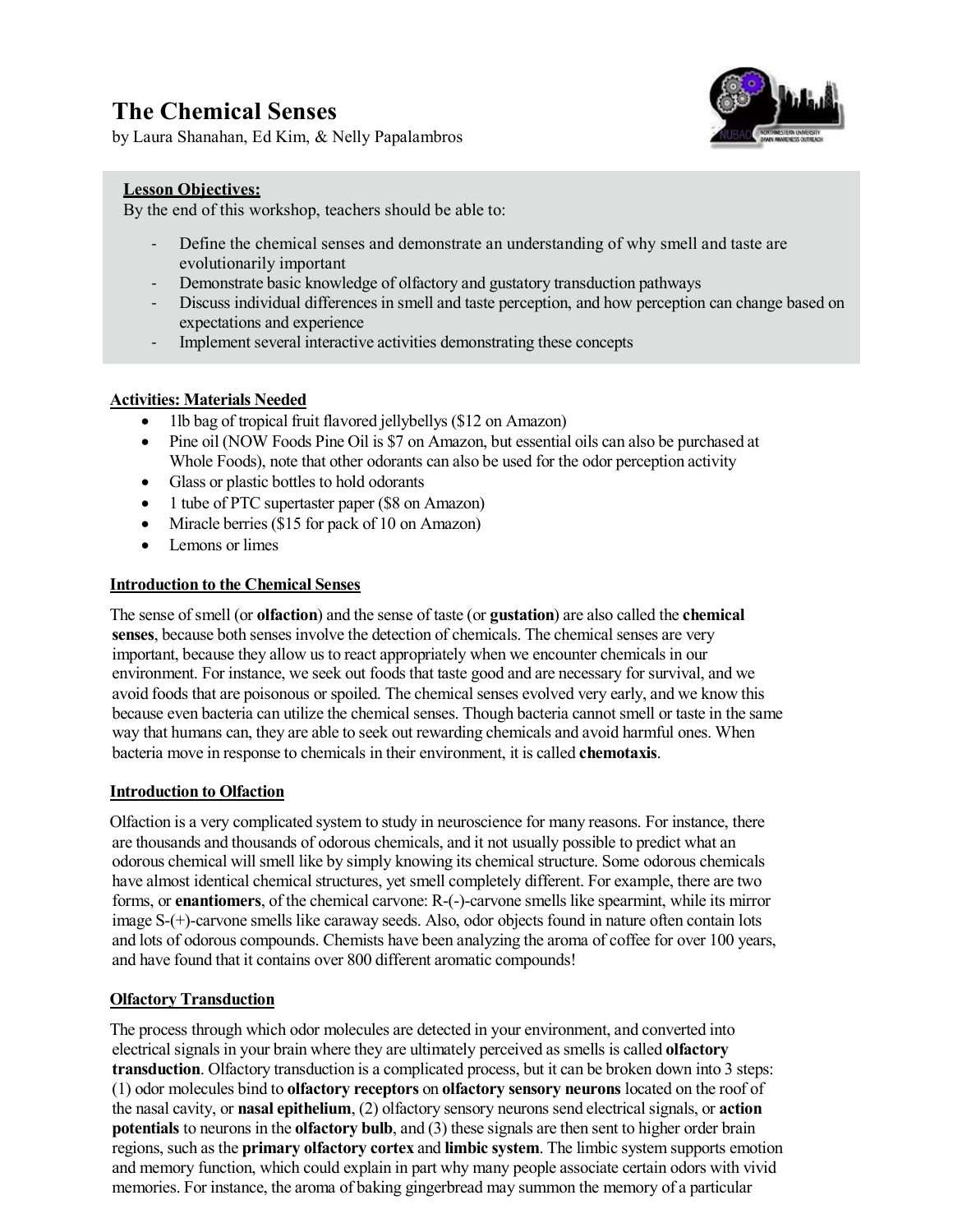Christmas holiday, or a whiff of insect repellant might be evocative of a favorite childhood camping trip. Can you think of an odor that triggers a strong memory for you?

# **Retronasal Olfaction**

Though we typically encounter odors in our environment through our noses (**orthonasal olfaction**), odorous chemicals are also released from our food when we chew it. These odorous chemicals travel through the **nasopharynx** to interact with olfactory sensory neurons in the nasal epithelium. The detection of odorous compounds released from foods is called **retronasal olfaction**, and this sensation constitutes a large part of what we experience as **flavor**. See for yourself with the jellybean activity! The jellybean activity demonstrates how important retronasal olfaction is when experiencing flavor.

## Jellybean activity:

1. Mix jellybeans of different flavors in a bowl

2. Instructs student to pinch their noses shut, close their eyes, and choose a jellybean

3. Instruct students to chew the jelly bean and attempt to guess the flavor

4. After the guess is made, student can un-pinch their noses, and guess again

*Key concept: It is much more difficult to guess the flavor of the jellybean while pinching the nose, since retronasal olfaction has been blocked. This activity also demonstrates why you can't experience flavors as fully when you're congested!*

# **Odor Perception is Modulated by Expectation**

The sense of olfaction is very suggestible, meaning that it can be easily altered by experience, context, or expectation. Researchers have found that by simply changing the label associated with an odor, it is possible to alter the perception of that odor. In one experiment, researchers labeled various chemical compounds with either positive labels (Christmas tree, parmesan cheese, incense) or negative labels (e.g., spray disinfectant, vomit, musty basement). People that smelled the odors with positive labels rated them as more pleasant than those that smelled the odors with negative labels, even though they were the exact same odors. Try this activity in your own classroom!

## Odor perception activity:

1. Place ~1ml of pine oil odorant in two separate containers (glass bottles work well).

2. Label one bottle "Christmas tree", and label the other bottle "spray disinfectant"

3. Split the students into two groups, and give one of the bottles to each group

4. Ask students to pass around the odorant and rate on a scale of 1-5 in terms of pleasantness ( $1 =$ 

extremely unpleasant,  $5 =$  extremely pleasant)

5. Compare ratings across groups

*Key concept: Odor perception is easily influenced by expectations.*

*Note: This activity can be repeated with various odors using various labels. See Herz & von Cleft, 2001 for more examples). You can purchase essential oils to use as odorants from Amazons, or from Whole Foods.* 

For another example of expectation altering odor perception, read the article "The Color of Odors" by Morrot and Dubourdieu. The article details an experiment where wine-tasting students described the odor of red and white wines. Unbeknownst to the students, one of the "red" wines was actually a white wine dyed red!

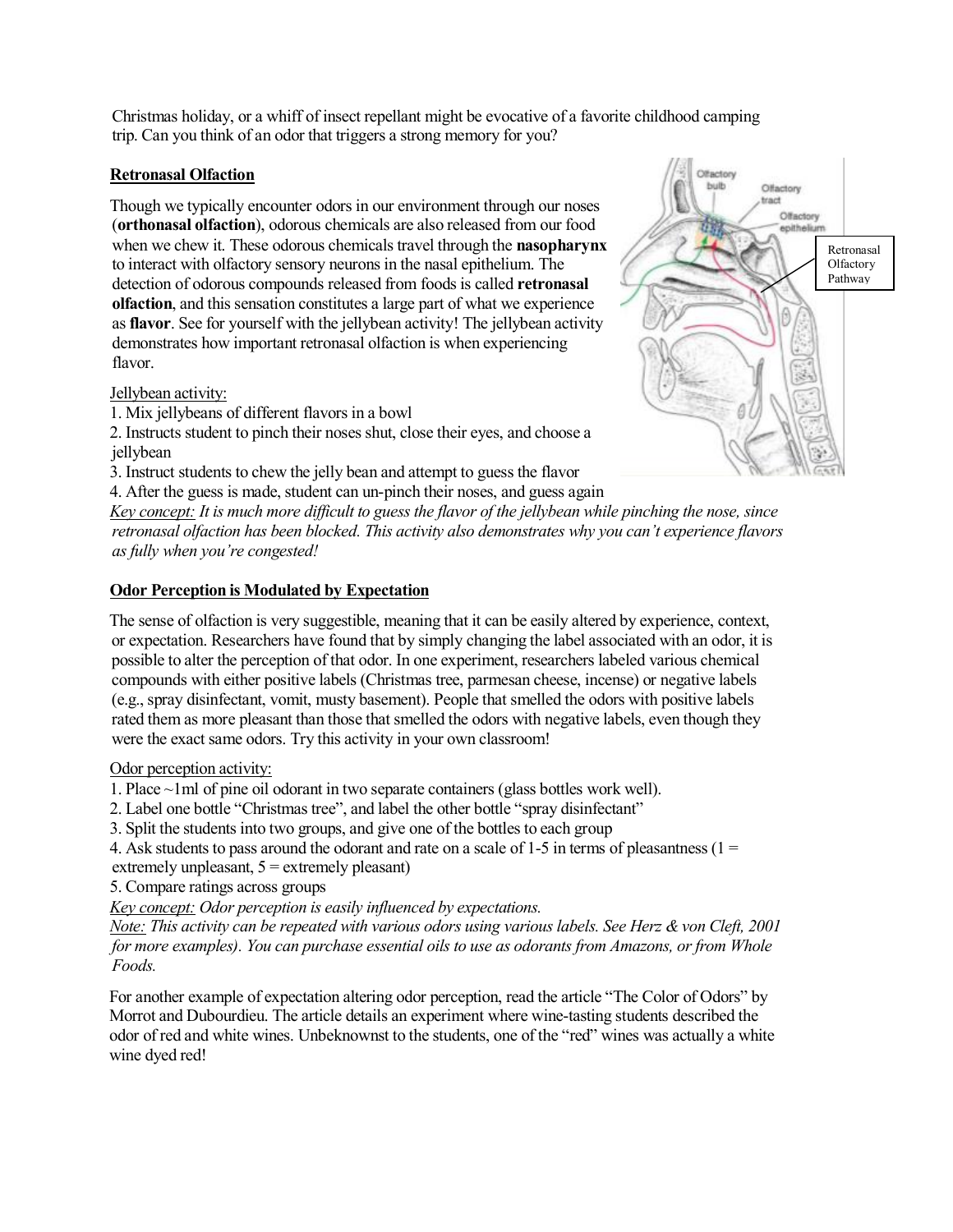## **Introduction to Gustation**

Like olfaction, gustation also helps us to consume tasty nutrients and avoid dangerous toxins. There are 5 basic taste qualities: sour, sweet, salty, bitter, and umami. Each of these taste qualities seem to serve a different evolutionary purpose. Through **sour** taste, we can detect acidity in our food, which is important for maintaining acid balance and avoiding spoiled foods. A **sweet** taste indicates the presence of sugars, which the body needs as a source of energy. Through **salty** taste, organisms can detect salts (of course!), which is essential for maintaining the body's water balance. We tend to avoid **bitter** tastes, because they can contain toxins or other harmful substances. Though **umami** taste is the least well-known, it is just as important as the other 4 taste qualities. Umami taste is also called savory taste, and it indicates the presence of amino acids in foods, which reflects protein content.

# **Gustatory Transduction**

We can detect the different taste qualities by using different types of **taste receptors** located in the **taste buds**. Taste buds are organized in the fleshy **papillae** found on the tongue. Each taste bud contains many taste cells, and each taste cell can sense a particular taste quality. We know that salty taste is detected by taste cells containing **sodium ion channels**, and that sour taste is detected by taste cells containing **proton-sensitive** channels. Unfortunately, the taste receptors necessary to detect the other taste qualities are not as well-understood yet. A common misconception about taste is that different parts of the tongue are sensitive to different taste qualities. This is a myth! Actually, each taste bud contains a variety of taste cell types, and the different types of taste cells seem to be distributed evenly across the tongue.

Taste information is transmitted from the taste cells in the tongue to the brain via 3 different **cranial nerves**: the facial nerve (CN VII), the glossopharyngeal nerve (CN IX), and the hypoglossal nerve (CN XII). Taste information is initially sent to the **primary gustatory cortex**. By using **function Magnetic Resonance Imaging** (fMRI) to measure brain activity, researchers have found that the primary gustatory cortex is activated when different parts of the tongue detect taste.

# **Taste Perception: Individual Differences and How to Alter the Sense of Taste**

Just like in olfaction, there are lots of individual differences in taste perception. For instance, the number of papillae containing taste buds on the tongue can vary a lot from person to person. In fact, those that have the most papillae on the tongue are often called **supertasters**, while those that have the least are often called non-tasters. Supertasters can also be identified by their ability to taste the chemical

**phenylthiocarbamide** (PTC). Try the following activities to identify supertasters, and discuss individual differences in gustatory processing!

#### PTC paper activity:

- 1. Distribute PTC paper strips
- 2. Instruct student to taste the PTC paper

3. Supertasters will perceive the PTC paper as extremely bitter and aversive, while non-supertasters will merely detect a very mild bitter or papery taste

#### Blue tongue activity:

1. Apply blue food coloring to the student's tongue, and instruct them swallow to make the tongue relatively dry

- 2. The largest papillae (called **fungiform papillae**) will be visible as lighter blue or pink bumps
- 3. Pierce a hole in wax paper with a standard hole punch, and place the wax paper ring on the tongue
- 4. Use a magnifying glass to count the number of fungiform papillae in the hole
- 5. Compare the number of fungiform papillae across students  $($ >30 papillae = supertaster)

Phenylthiocarbamide